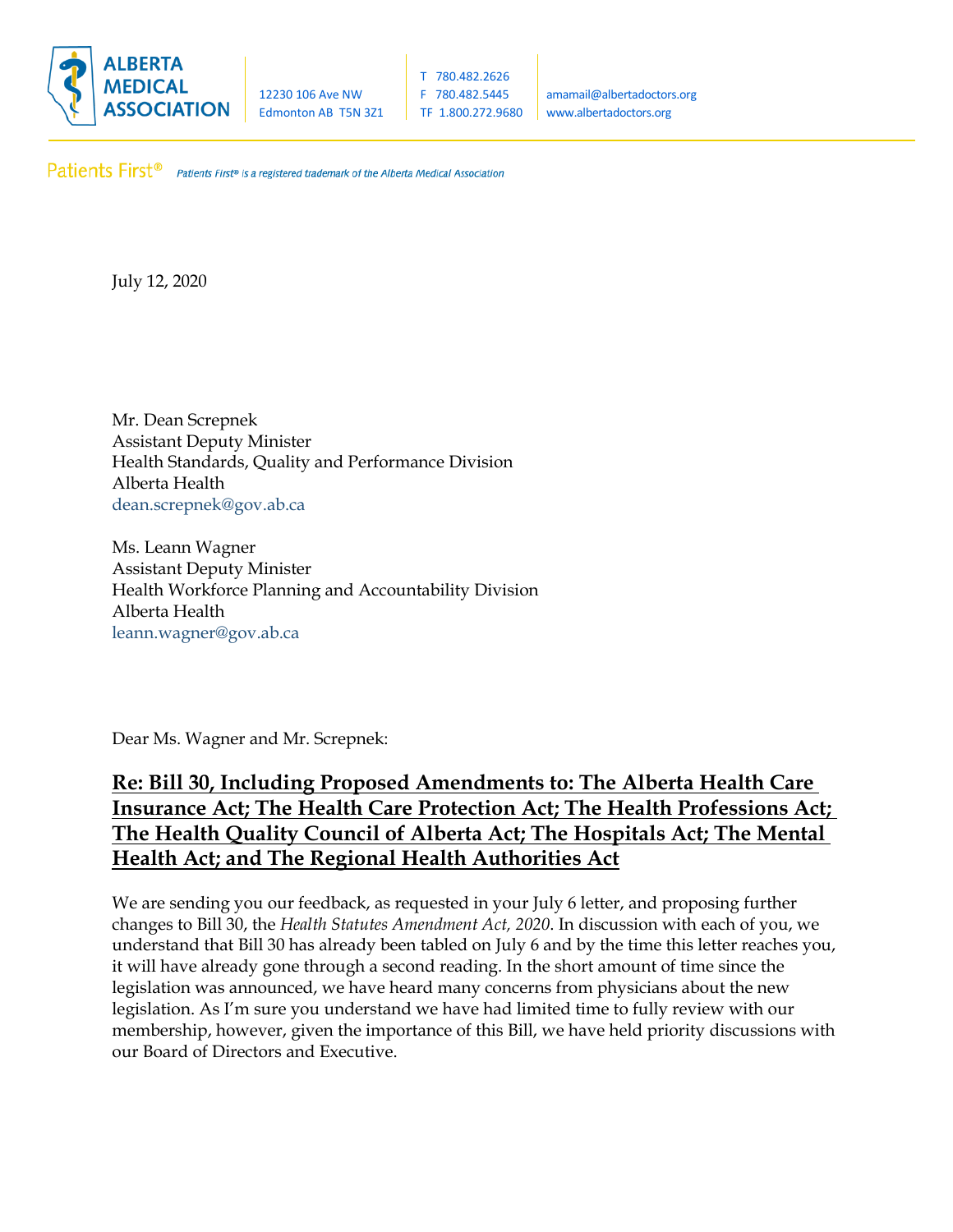Perhaps the most concerning aspect of Bill 30 is that these changes are being sought at a time when the health system, and physicians' fundamental relationship with it, appears to be getting dismantled through a series of government-led impositions (e.g., those affecting Practitioner IDs, Bill 21, termination of our Agreement, the Physician Funding Framework, Medical Staff Bylaws, limited access to community infrastructure stabilization supports during the pandemic, reducing and removing AMA's administration of the MLR, etc.). Understanding this perspective held by pretty much every physician in this province is important as we go through some of our specific concerns with respect to Bill 30.

We recognize that Alberta Health's rationale for the changes is in keeping with their broader mandate to improve the health system and make it more patient centric. While the rationale for the changes may be appropriate, some of the changes themselves will negatively impact physicians and patients from several perspectives, some greater than others, depending on how new policy is implemented.

Our concerns can be summarized into four main categories:

- Governance of Health Professions;
- Chartered Surgical Facilities;
- Contracting with Physicians (and others) for Medical Services;
- and Commercialization of Medicare and Physicians' Rights to Associate.

We respectfully note that physicians are affected by many of the amendments within Bill 30, including impacts directly related to the *Health Care Protection Act* or the *Alberta Health Care Insurance Act* or others, and sometimes these impacts are the result of changes that span across several Acts that various Divisions within Alberta Health may have responsibility for.

### **GOVERNANCE OF HEALTH PROFESSIONS:**

Health Professions, by definition, are self-governing professions. The proposed amendment would increase the mandatory minimum number of public members on each Health Profession Council to 50%. It will also mandate that any complaint review committee or hearing tribunal, will also be composed of 50% public members. To be very clear, the AMA supports public representation on the CPSA's Council.

We must recognize that 50% public membership on each Health Profession Council, by definition, essentially means that health professions will no longer be self-regulated.

We would like to know what measures will be put in place during the appointment process to ensure that members of the public add value - with the appropriate skill sets and are true representatives of the population of Alberta through their diversity.

#### **CHARTERED SURGICAL FACILITIES:**

It is understood that the stated intent for the changes to the *Health Care Protection Act* is to ultimately increase the number of surgeries performed, thus reducing the surgical waitlist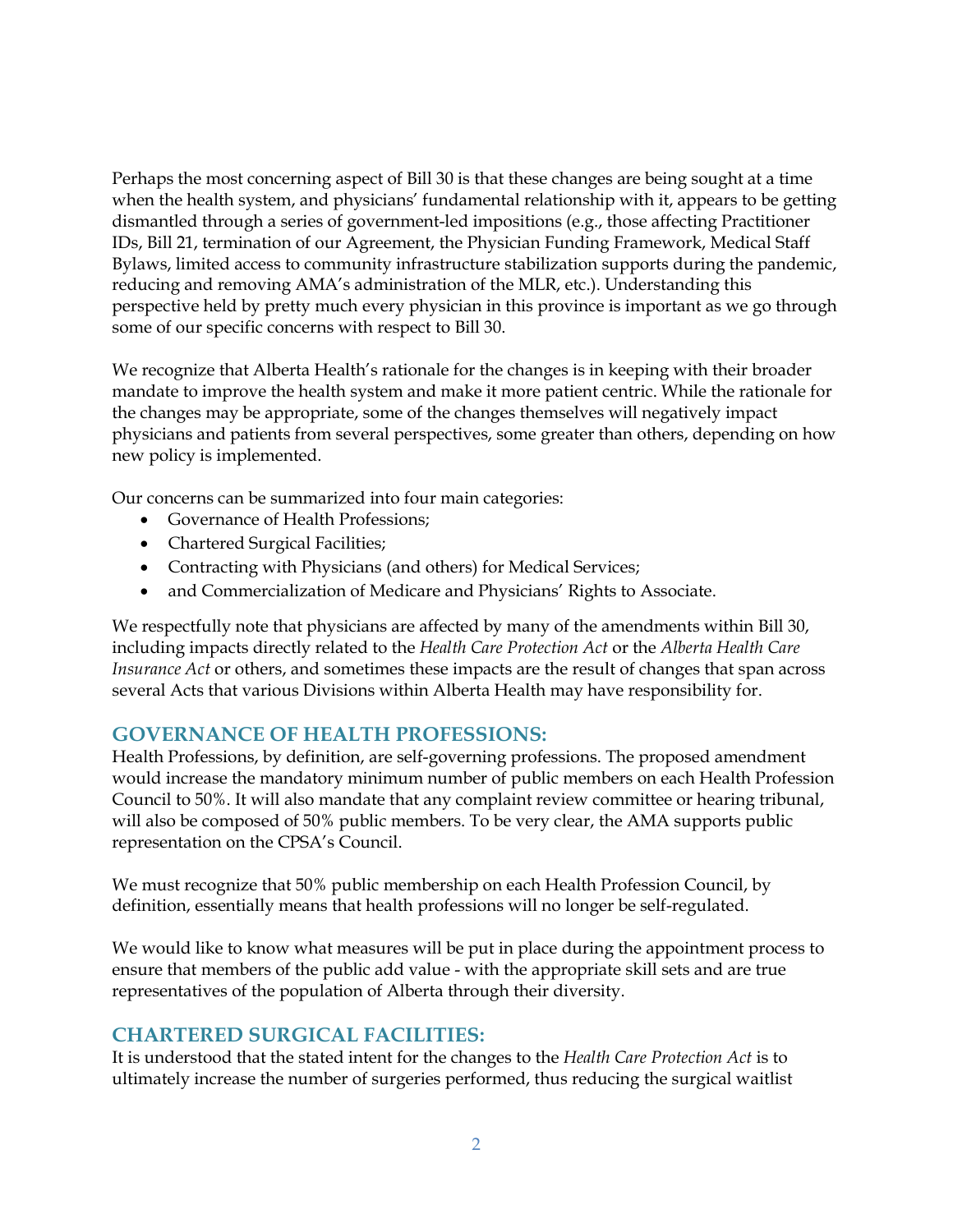(which has been steadily growing, particularly as a result of the COVID-19 pandemic and subsequent decision to halt elective surgeries).

While the concept of chartered surgical facilities is not new, the push for significant expansion, along with the potential to contract medical services outside of the physician realm, has raised legitimate concern amongst the profession.

Contracting is, and will continue to be, an integral component of the publicly-funded health care system. More can be done, however, and we must ensure that these contracts continue to serve the public interest. With the proposed amendments to the *Health Care Protection Act*, Albertans deserve assurances that the following roles will be protected or enhanced:

- Physicians are the agents and advocates of patients in the provision of medical services.
- AHS (and more recently, Alberta Health) are the agents of the public in contractual discussions with chartered health facilities.
- The provincial government is responsible for ensuring a sustainable public health care system that provides reasonable access to all Albertans with no direct, out-of-pocket, costs for insured services.

Albertans do not desire the introduction of American-style (commercialized) medicine that will interfere with the patient-physician relationship. Please be assured that the AMA will oppose any legislation or regulations that interfere(s) with:

- Clinical and professional autonomy of physicians.
- Current methods of directly funding physicians through fee-for-service or other means. For example, the AMA would not support providing all funds to a chartered company who would then contract with physicians.
- Physician compliance with code of ethics and conflict-of-interest guidelines of the CPSA.
- Patients' independent ability to choose their own physician/s.

At the same time, AHS and Alberta Health must be held accountable by the public for their contracts with chartered health facilities. We recommend the following:

- Transparency is paramount. AHS and Alberta Health should be required to report on a standardized and comparable basis – the extent of their contracting, numbers and types of services being contracted, total amounts and rates, and any provisions that allow for additional, uninsured services. The public should have access to the details of these contracts.
- Contracts should specify all "enhanced services" (e.g., uninsured "add-ons" associated with the provision of the insured service) that are permitted. Contracts should also specify that the timeliness for patient access will in no way be related to the purchase of those enhancements.
- Conflict-of-interest both real and perceived must be addressed. Those responsible for awarding contracts must not have interests, direct or indirect, in the facilities receiving them. Furthermore, the health authority may face a conflict-of-interest dilemma in deciding whether or not to contract with a chartered facility that could compete with the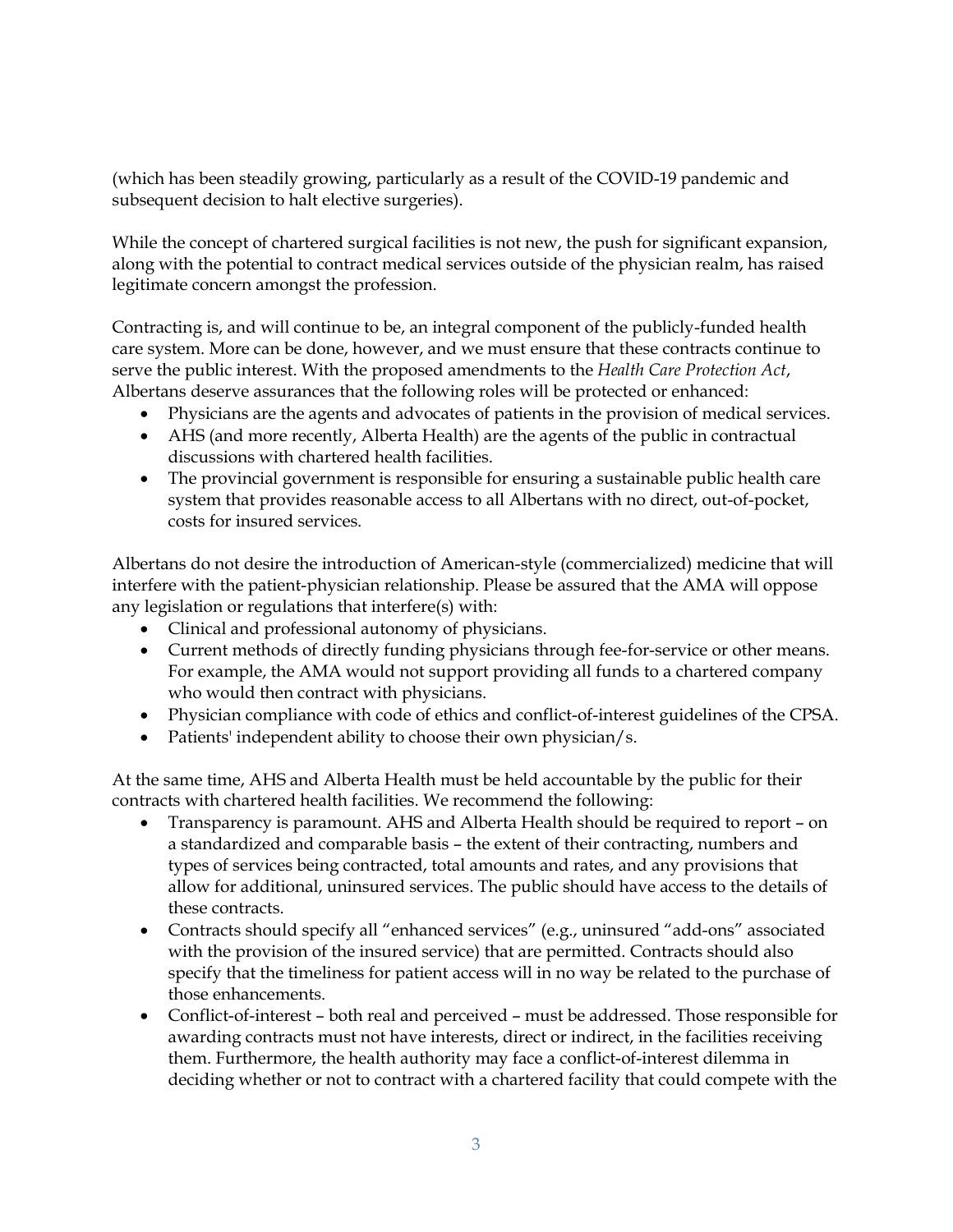AHS itself in providing uninsured medical services, e.g., a group that also contracts with the Workers' Compensation Board of Alberta.

Finally, the Alberta Government needs to take on additional responsibilities and roles with respect to the publicly funded health system.

- Albertans have a right to know what services are available through the public system. While AHS should have flexibility in how services are delivered, there should be provincial standards on what services are covered and the level of access. Whether contracted out or not, the current method whereby AHS determines which services are covered results in an unacceptable level of fragmentation of care.
- Government is responsible for ensuring the public system is adequately funded. It must be recognized that more chartered health facilities will not significantly alleviate current levels of under-funding.
- All health facilities, whether providing insured or uninsured services, should be subjected to the same quality controls.
- The Alberta Government is responsible for ensuring the legislation does not threaten the basic tenets of our publicly-funded health care system. Consideration should be given to appointing an independent fact finder to sort through the conflicting material and to report to the public.

Dealing with these issues will require, at minimum, careful consideration for the implementation of Bill 30, as well as openness to consider further amendments to the legislation and/or regulations.

## **CONTRACTING WITH PHYSICIANS (and others) FOR MEDICAL SERVICES**

As part of the negotiations process, the AMA expressed serious concerns with the use of Ministerial Orders as they place ultimate decision-making power with Alberta Health and offer no legitimate resolution mechanism for physicians in the event that a dispute arises. Amongst other important considerations, the AMA proposed that fairness would be improved within ARPs by removing the Ministerial Order and developing a contract with terms and timelines (including provisions for dispute resolution).

More recently, the Clinical Alternative Relationship Plan (cARP) Working Group held a meeting on June 29 that included the ADM from Health Workforce Planning and Accountability Division. At this meeting the physicians covered, among other things, the following points via discussion with the ADM (relating specifically to contracting with physicians in ARPs):

- Physician lack of trust and confidence in a closer relationship with government is the biggest barrier to broader uptake of cARPs.
- Contracts, with fair dispute resolution mechanisms, will help to address this lack of trust and confidence.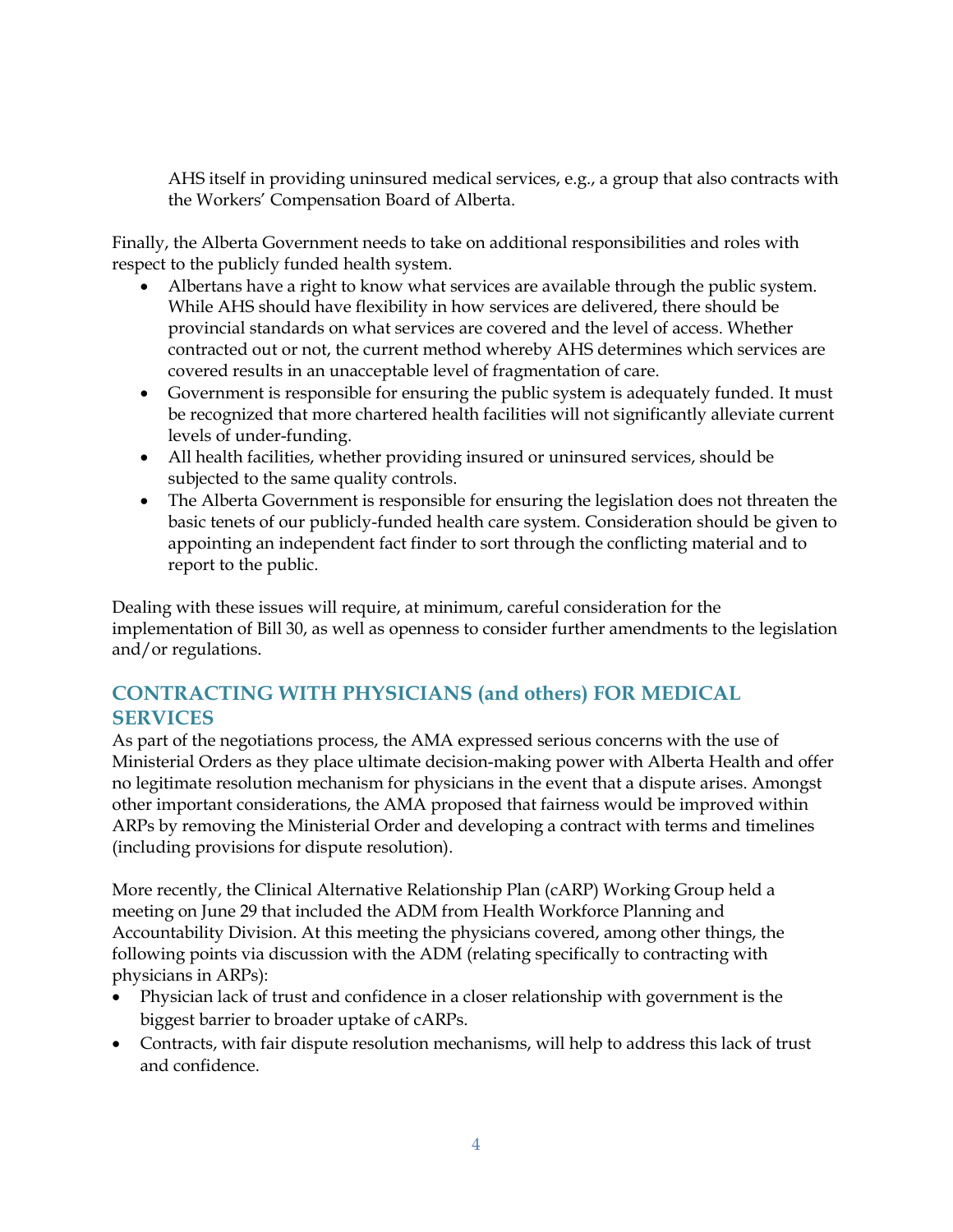- Alberta is the only province to use Ministerial Orders to govern ARPs. All other provinces use contracts.
- Physicians want to be confident that Alberta Health won't unilaterally change terms, conditions and policies at will to the detriment of the physician.
- Connected with this issue is a need for commitment to the original cARP principles (e.g., voluntary participation, physician autonomy, ability to return to fee-for-service, etc.). We've seen recent actions by Alberta Health that are starting to undermine these principles.

We appreciate that, at least in part, the amendments proposed through Bill 30 address the points that were made by the cARP Working Group and we look forward to working with you on the next steps associated with developing a contract template that will ensure fairness to physicians and, ultimately, a broader physician uptake of ARPs for Alberta.

While the amendments allow for Alternative Relationship Plan (ARP) physicians to contract directly with government (versus via Ministerial Order), it will also allow a new ability for the Minister to contract with chartered companies for medical services. The Government's stated intent is to allow chartered companies to take over the administrative functions of physician clinics, thus allowing more time for the physician to spend with their patient. Our concerns for the diversion of limited medical dollars are covered further in the next section.

## **COMMERCIALIZATION OF MEDICARE and RIGHTS TO ASSOCIATE**

The significant amendments to the *Alberta Health Care Insurance Act* appear to center on adding a third category to the list of those entitled to bill the Alberta Health Care Insurance Plan for the provision of insured services pursuant to an "arrangement" with the Minister. The new entity is a "person" (as opposed to a medical practitioner or dental surgeon). "Person" is specifically defined to exclude either an individual or a Professional Corporation, so clearly it is intended to be either a corporation, a partnership, a society or another recognized legal corporate entity. The requirements to be a "person" under this amendment are:

- a) that the entity has entered into a contract with the Minister;
- b) that the entity employs or has entered into service agreements with the physician(s) to provide the insured services; and
- c) that the physician(s) is/are opted into the Alberta Health Care Insurance Plan.

If those conditions are met, then the corporation/partnership/corporate entity can bill the Plan directly and receive payments for insured services on behalf of its employees. It would then distribute those revenues in accordance with its own internal business plan and arrangements. It is not a stretch to consider that some of this money could be used to purchase non-medical services. Sometimes referred to as 'fee splitting', both CPSA and Government have for many years maintained that the SOMB are designated for medical care, to be used by the physician for the purposes of providing medical services. We ask that you clarify how we can ensure that inappropriate fee splitting does not occur in a way that further diverts the dollars away from the medical obligations to the patient.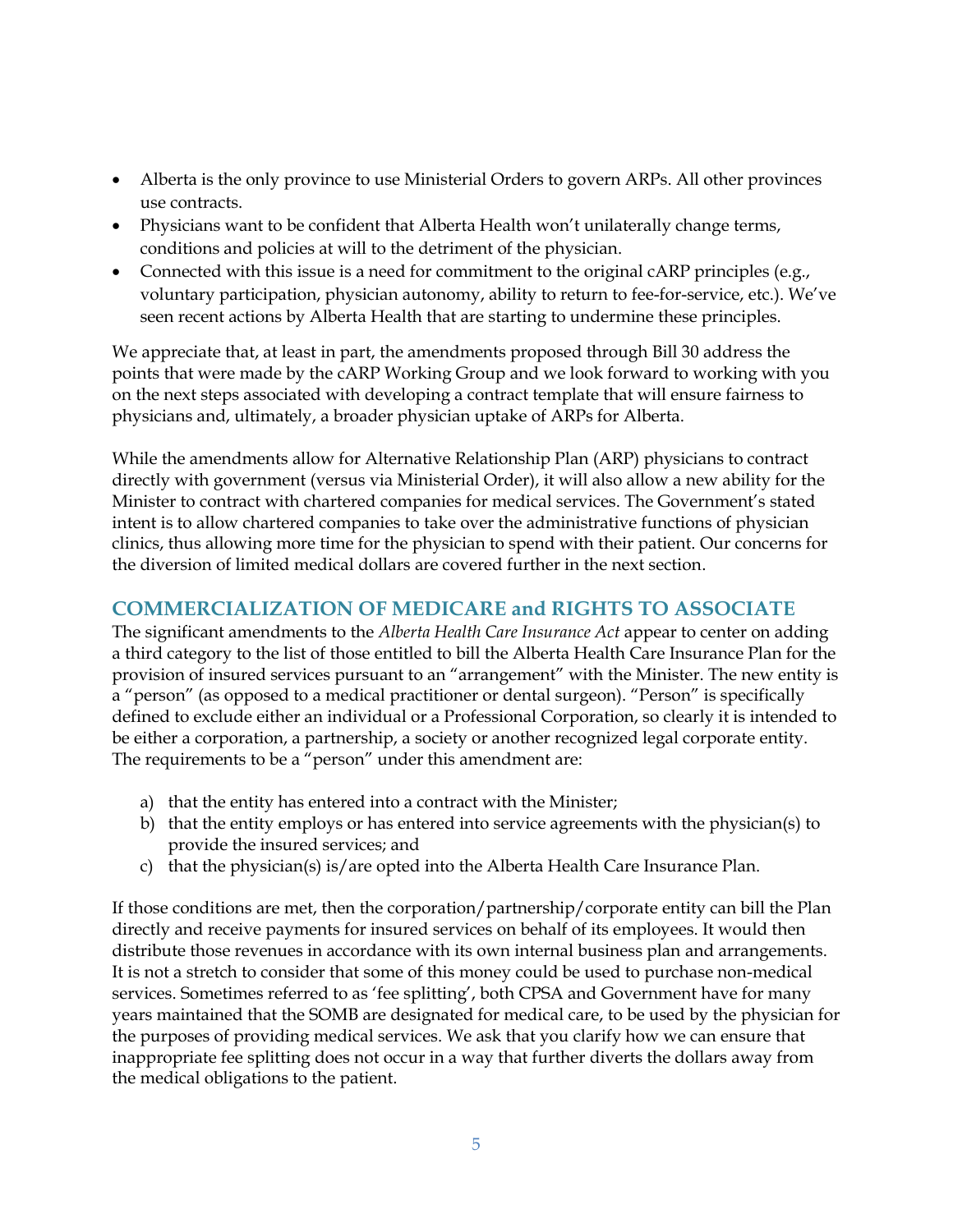Put another way, it is concerning that Bill 30 could allow the Minister to sidestep the profession (and government accountability) and contract directly with AHS, Covenant Health, or ABC company who in turn would determine which services and what physicians, or other providers, would be required to address the health needs of the population. This potential for the commercialization of medicare is challenging for the AMA, as clearly the Minister would be diverting Physician Services Budget dollars to another company (presumably the lowest bidder) for the purposes of providing insured services which, Alberta Health has previously maintained as "illegal".

Our perception is that the above scenario of diverting extremely limited Physician Services Budget dollars is going to:

- create further destabilization to the health system. Particularly when you consider the degree of destabilization that has already occurred from various government impositions, such as the Physician Funding Framework and termination of our Agreement.
- in the long run, cost Albertans more. Particularly when you consider that adding another corporate layer will require additional administrative expense, shareholders, profits, dividends, etc.
- result in less medical care to the patient and less access to the doctor. Particularly when you consider that government is looking to freeze annual physician budgets.
- be more difficult for the AMA to represent physicians. Particularly when you consider that legislated representation rights are less clear for regional health authorities and nearly absent for other organizations.

In our conversations, we have been reassured by you that the representation of physicians by the AMA will not be impacted, whatsoever, by the changes associated with Bill 30. Particularly since these representation rights are and will remain in legislation. As this concern has been raised repeatedly over the past few days, we are requesting your written confirmation of this important point to share with our membership. We are also seeking further legislative clarity with regards to our representation in those 'other' situations.

Bill 30 contains a provision that shows the intention to exempt the new arrangements from the Minister's right to terminate. From our perspective it seems at best inconsistent, and at worst inappropriate to propose such an exemption without first dealing with unfair and damaging legislative changes that were made with respect to Bill 21 and we are therefore again requesting the appropriate amendment (or repeal) of Bill 21.

We strongly believe that the relationship between physicians and government is fundamental to a well-functioning health system. Regrettably, this relationship has been critically damaged over the past 4 months, and we therefore question the timing for this new legislation which is being interpreted as further attempts to erode that important tenet to every successful health system.